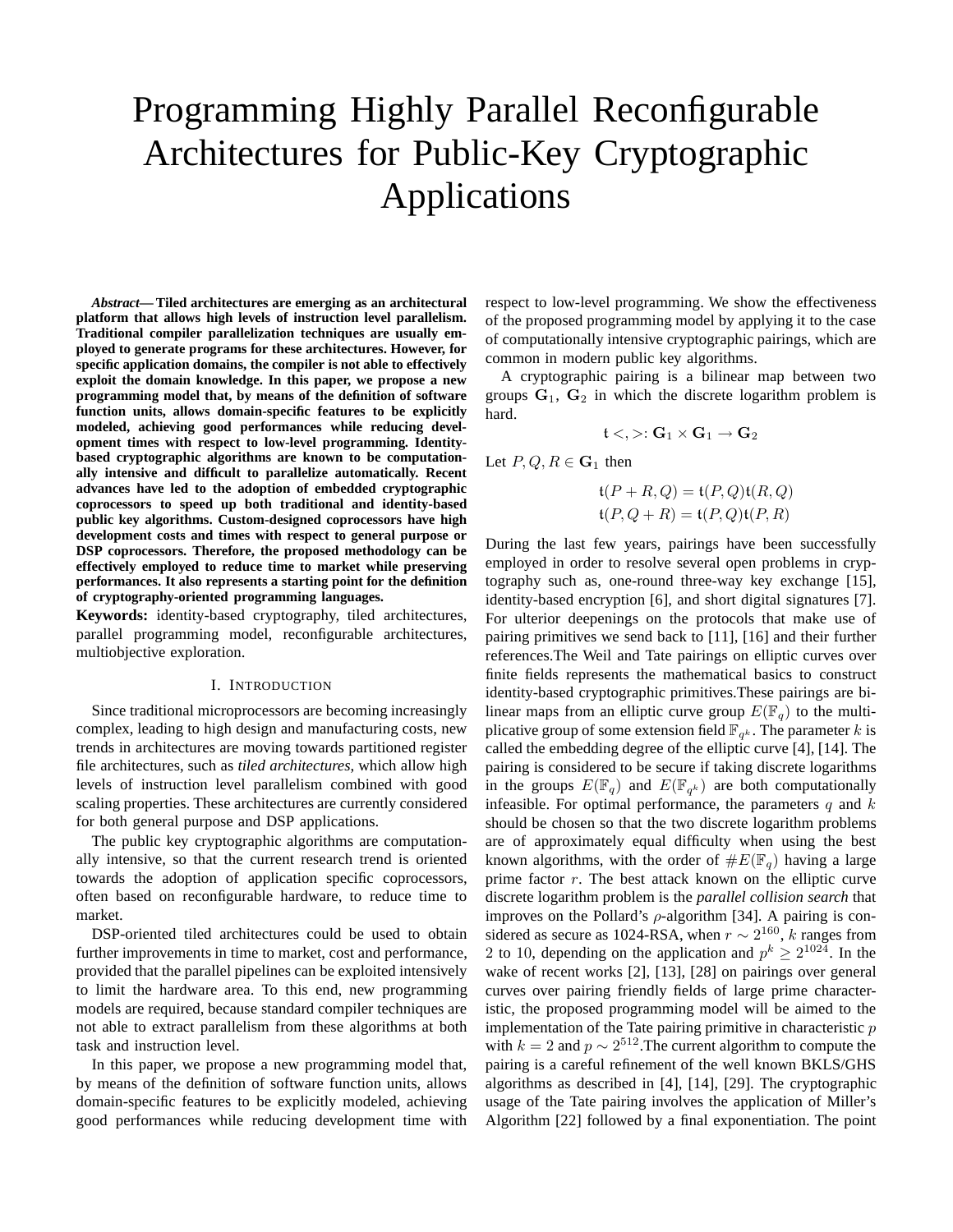P is chosen as an element of  $E(\mathbb{F}_p)$  with order r. The point Q is chosen as an element of  $E(\mathbb{F}_{p^k})$  which is mapped from the twisted curve. Miller's algorithm uses the double and add schema for elliptic curve point multiplication  $rP$ , with some more operations to evaluate intermediate values of the pairing that are multiplicatively accumulated to compute the output of the algorithm [27]. Miller's algorithm performs  $\lceil \log_2 r \rceil - 1$  iterations executing almost always the block of operations corresponding to a *point doubling*. Indeed, if a low hamming weight r is used then only a few *point additions* will be required (e.g. 1-10). The core idea behind this work is to investigate ways to combine instruction-level parallelism that can be found in the implementation of multiprecision arithmetic operations with task-level parallelism among the finite field operations involved in the computation of pairings.

The rest of this paper is organized as follows. Section II introduces tiled architectures and their interconnection structure. Section III outlines the proposed programming model. Section IV provides an experimental evaluation of the proposed programming model. Finally, Section V draws the conclusions and suggests future research directions.

#### II. TILED ARCHITECTURES

Recent trends in microprocessor design are moving towards partitioning processor resources such as register files, cache banks and pipelines. In *Very Long Instruction Word* (VLIW) architectures, a single program counter controls several pipelines that access the same register file. However, this structure does not scale well, since large register files are impractical. *Tiled architectures*, such as Raw [33], Wavescalar [31] and TRIPS [26], represent an evolution of VLIWs, partitioning the register file so that each pipeline or cluster of pipelines (called a tile, a *computational node* or simply a node) can access a private register bank. While this allows smooth scaling, it poses communication problems, as data need be moved among the different pipelines, moreover, since the register file is partitioned, communication must take place on an interconnect network, called a *scalar operand network* [32]. These issues must be dealt with by the compiler, which is in charge of scheduling instructions not only in time, but also in space – that is across different nodes. Explicit communication instructions must be issued to synchronize the register file partitions.

Tiled architectures aim at addressing critical problems in high performance processor design, especially design complexity and manufacturing fault rates, by replacing complex processors with smaller and simpler replicated processing elements. The typical applications range from general purpose (for high-end tiled architectures with private data caches for each node) to DSP (for more compact designs, with centralized data cache or streaming data access). Tiled architecture fill a niche between the static general purpose and DSP processors, and the FPGA-based reconfigurable systems. They often expose a degree of reconfigurability in the scalar operand network, allowing the communications among clusters to be tailored to suit the application.

In this work, we focus on DSP-oriented tiled coprocessors with a single control flow, since they are the direct competitor of the FPGA and ASIC solutions for public key cryptographic algorithms. More complex nodes, such as those of Raw (a MIPS pipeline with private data and instruction caches) would be orders of magnitude larger and more costly than the industry standard solutions.

A tiled architecture is an array of nodes, where each node is a computing element accessing its own register file and exposing a set of private function units. When all the nodes have the same type of function units, the architecture is homogeneous, and heterogeneous otherwise. The migration of the operands among clusters is demanded to a word-level communication network and is controlled by special instructions – like snd or rcv – executed by the nodes themselves, or by dedicated hardware. This kind of architectures belongs to the family of Scalar Operand Networks (SON), and can be characterized by the AsTrO taxonomy [32], which specifies whether the assignment of the instructions, the transport of the operands and the ordering of the instructions are statically or dynamically performed.

DSPFabric [8], by STmicroelectronics, is a tiled architecture specifically designed for modulo scheduling computationally intensive loops of multimedia applications. With respect to the AsTrO taxonomy, it is a Static-Static-Static SONs, which means that the assignment of the instructions, the displacement of the copies and the scheduling passes are compiler tasks.

Moreover, DSPFabric is characterized by coarse-grained reconfigurable data-paths. The compiler must select a subset of feasible node connections for data flowing, and emits at compile time the reconfiguration instructions that activate the selected wires. These reconfiguration instructions change at runtime the network topology, tailoring it to the specific code.

The reconfiguration space – the space of feasible topologies – is tailored by the constraints given by the availability of I/O ports with respect to the total number of connecting wires. In the DSPFabric organization, each node can be potentially connected to all the others, exploiting a hierarchical interconnection schema, based on different levels of MUXes. Effective limitations are given by the MUXes capacity. We describe in the following the DSPFabric architecture, focusing the attention on the structure of the interconnections.

# *A. DSPFabric Architecture*

Figure 1 gives an overall picture of a 64 nodes DSPFabric coprocessor. At level 0 it can be seen as an array of four 16-issue processors (clusters), communicating through a collection of multiplexers, which implements a multi input/output switch. Each cluster has  $N$  input wires and  $N$  output wires, where the output wires are possibly connected to all the others. On the contrary, the input wires can be connected to only one source. Figure 2 shows a feasible data path at level 0, assuming N equal to 4.

At level 1, the spatial structure replicates itself inside each cluster, again with an array of 4-issue processing elements, connected together by multiplexers with capacity  $M$ . The last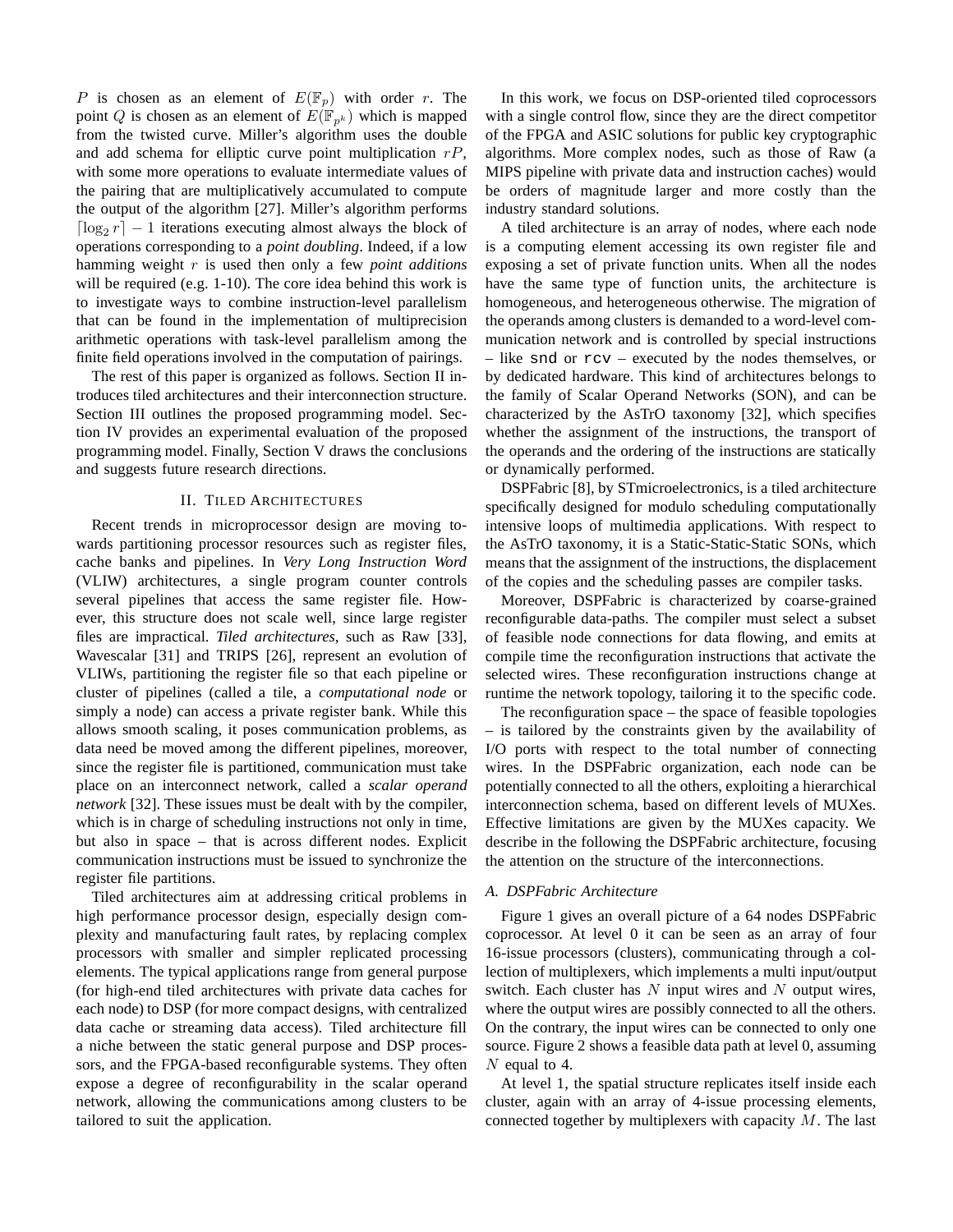

Fig. 1. A DSPFabric architecture with 64 nodes



Fig. 2. A feasible interconnection among clusters sets. Assuming the output and input capacities of 4 wires, cluster set 0 and 1 have saturated their available output and input wires, respectively

level is composed by the *computation nodes* connected through a reconfigurable crossbar, which takes as input the internal connections and  $K$  of the wires outgoing from level 1. Each computation node has two ingoing wires and one outgoing wire.

The computation nodes are single issue pipelined processors, accessing their own register file and functional units. Since DSPFabric has been specifically designed as a loop accelerator coprocessor for multimedia applications, each node is equipped with hardware features for better executing modulo scheduled code [23]; e.g., the node contains support for instruction predication and rotating registers. Precisely, the application is scheduled using the Kernel Only Modulo Scheduling [23] technique, which fully predicates loop prologue and epilogue. Thus, branches are not allowed and the execution is controlled by a cyclic program counter.

The copies between different register files are controlled by the receive primitive executed by the destination node. Two regions of the register file are organized as input buffers, which push on top the incoming values, but can be read randomly by the receiver.

The coupling with the main memory subsystem is demanded to a programmable DMA. Each node can generate an address request, which is directly sent to DMA without consuming inter-clusters communication patterns. Only a limited number of requests can be served at the same time, i.e. 8 requests, thus the compiler must ensure that the amount of simultaneous requests does not exceed that limit. Since the memory requests have no unary latency, the DMA engine provides input and output FIFOs – of depth equal to the serving time – for handling high memory pressure. When a value is ready it is directly loaded in the requesting cluster register file.

### III. PROGRAMMING MODEL & COMPILER TECHNIQUES

In this Section, we discuss the limitations of the compiler techniques for scheduling the target algorithms on tiled architectures, and propose a new programming model to deal with these issues. We apply the proposed programming model to the case of the Tate pairing computation.

# *A. Compiler Techniques for Tiled Architectures*

Tiled architectures are specifically designed for the execution of computationally intensive kernels of multimedia architecture. A typical scenario is to employ such machines as innermost loop accelerators – implemented as coprocessors and coupled with the central processing system.

Multimedia applications spend most of their execution time in few kernel algorithms, i.e. Inverse Cosine Discrete Transform, interpolation and deblocking filters. These loops are characterized by largerly independent operations and low memory aliasing, exposing a high degree of potential Instruction Level Parallelism (ILP). Moreover these kernels are usually quite small – in the range from 100 to 1000 instructions in the loop body.

The compiler is typically driven by in-code pragmas, which select the loops to map onto the multiclustered coprocessor. As intermediate representation the loop is described by its Data Dependency Graph (DDG), where each node represents a native instruction and each edge introduces a data dependence between instructions.

The behaviour of the compiler back end is to assign the instructions to the clusters and to schedule them, compatibly with the communication net topology, the data dependencies and the resource constraints. The compiler tries to extract the maximum degree of parallelism and, at the same time, to limit the penalties due to explicit inter-cluster operand copies. Different approaches have been proposed for performing cluster assignment and scheduling, considering both 2-phases and unified techniques [9], [10], [12], [20], [21].

Since these architectures are conceived for loop acceleration, they typically provide hardware features to enhance Modulo Scheduling [23] compiler technique, like support for predicated execution and rotating registers [24].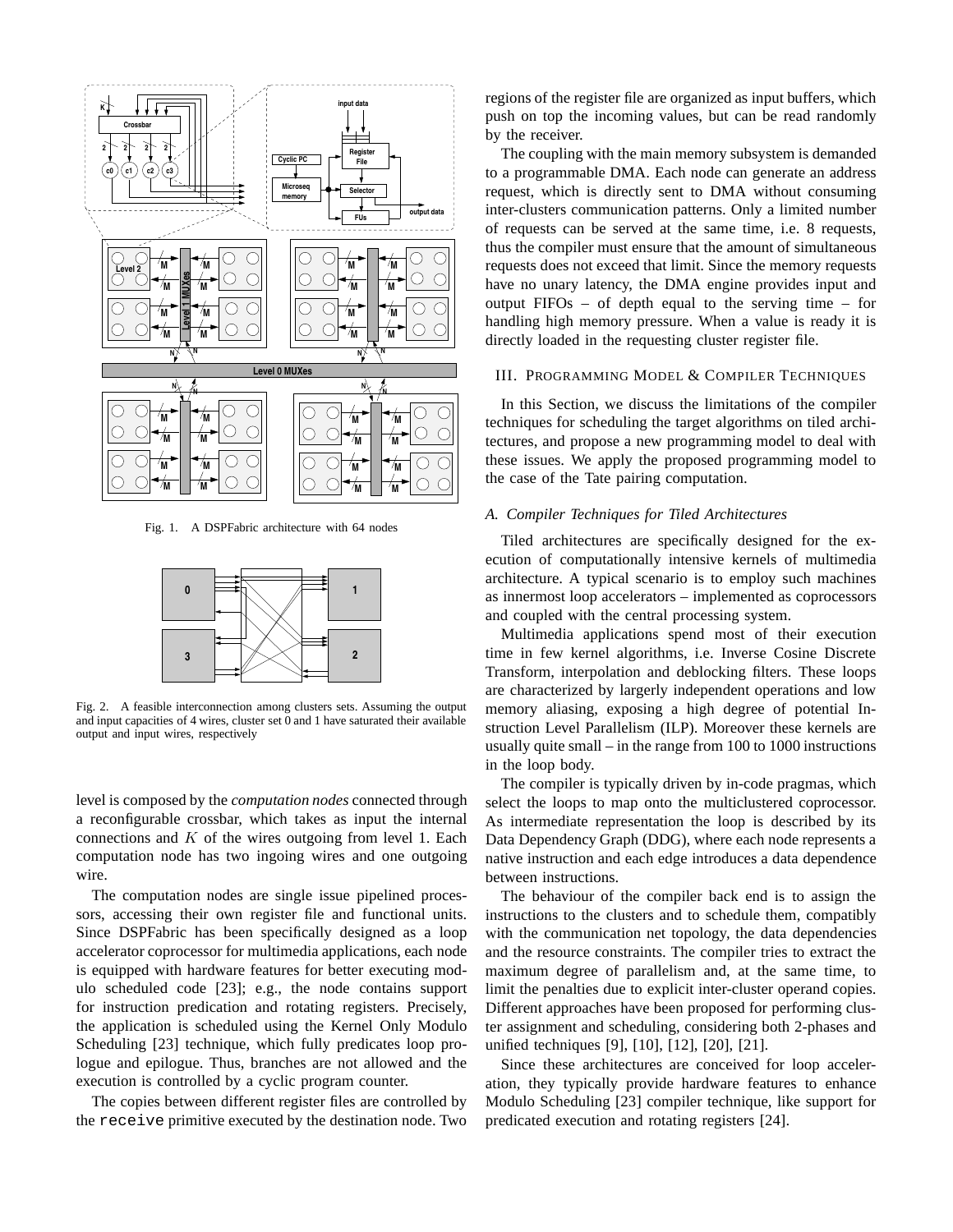| TABLE I                                                         |  |
|-----------------------------------------------------------------|--|
| IMPLEMENTATION OF THE MODULAR ADDER AS A SOFTWARE FUNCTION UNIT |  |

 $\cdots$ 

| add $s1$ , al, b $1$                    | add $s11,a1,b1$              |                                    |                         |                                    |                      |
|-----------------------------------------|------------------------------|------------------------------------|-------------------------|------------------------------------|----------------------|
| add $s1, s1, 1$                         | cmpgt $c21,b1,s11$           | add $s2$ , $a2$ , $b2$             | add $s21$ , $a2$ , $b2$ |                                    |                      |
| cmpgt $c2$ , al, sl.rcv $c1$ .rcv $c21$ |                              | add $s2$ , $s2$ , $1$              | cmpgt $c31,b2,s21$      |                                    |                      |
| slct $c2,c1,c2,c21$                     |                              | cmp $c3$ , $a2$ , $s2$ . rcv $c31$ |                         | add $s3$ , $a3$ , $b3$             | add $s31, a3, b3$    |
|                                         |                              | rcv c2                             |                         | add $s3, s3, 1$                    | cmpgt $c41,b3,s31$   |
| add $sl.c1.m1$                          | add $s11,c1,m1$              | slct c3, c2, c3, c31               |                         | cmp $c4$ , $a3$ , $s3$ , rcv $c41$ |                      |
| add $s1, s1, 1$                         | cmpgt $r21$ , m $1$ , s $11$ | add $s2,c2,m2$                     | add $s21,c2,m2$         | rcv c3                             |                      |
| cmpgt $r2, c1, s1$ .rcv $r1$ .rcv $r21$ |                              | add $s2$ , $s2$ , $1$              | cmpgt $r31,m2,s21$      | slct c4,c3,c4,c41                  |                      |
| slct $r2, r1, r2, r21$                  |                              | cmp r3,c2,s2.rcv r31               |                         | add $s3,c3,m3$                     | add $s31,c3,m3$      |
|                                         |                              | $rcv$ $r2$                         |                         | add $s3, s3, 1$                    | cmpgt $r41, m3, s31$ |
|                                         |                              | slct $r3,r2,r3,r31$                |                         | cmp $r4, c3, s3$ .rcv $r41$        |                      |
|                                         |                              |                                    |                         | $rcv$ r <sup>3</sup>               |                      |
|                                         |                              |                                    |                         | slct $r4,r3,r4,r41$                |                      |

# TABLE II

IMPLEMENTATION OF THE  $32 \times 32$  MULTIPLIER AS A SOFTWARE FUNCTION UNIT USING 16 BIT MULTIPLIERS PROVIDED BY THE TARGET ISA

| and a0,X0,0x0000FFFF             | and b0, Y0,0x0000FFFF                 |
|----------------------------------|---------------------------------------|
| shftr $a1,X0,16$ .rcv b0         | shftr $b1, Y0, 16$ . rcv a0           |
| mul $c00$ , a $0$ , b $0$        | mul $c01$ , a $0$ , b $1$ . rcv a $1$ |
| mul $c10$ , al, b $0$            | mul $c11$ , a $1$ , b $1$             |
| and x.c10.0xFFFF0000             | shftl w,c $01,16$                     |
| shftl y,c $10,16$ . rcv w        | and z,c01,0xFFFF0000.rcv x            |
| add $ml0,c00,y$                  | add mh $0$ , c $11$ , z               |
| cmpgt $r0, y, ml0$               | add mh0, mh0, x                       |
| add ml0,ml0,w                    |                                       |
| cmpgt $r00, y, ml0$ . rcv mh $0$ |                                       |
| add $r0,r0,r00$                  |                                       |
| add mh0, mh0, r0                 |                                       |

Trying to map and schedule a complex cryptographic algorithm, i.e. Tate pairing, following this programming model – thought for different scenarios – arises several constraints and rapidly leads to low quality or indeed unschedulable code.

When obeserved at a high level, the Tate pairing algorithm is a single loop that presents high parallelism at the level of operations between very long words. These operations, if written in a high level source code as C, will appear as loops over the length of the operands, exposing an internal degree of parallelism. The only way to exploit the high level parallelism is to completely unroll all the internal loops into the outermost one, and then try to apply the modulo scheduling pass over the whole loop.

This approach is computationally hard, since the scheduling problem is NP-complete and the size of the input data in this case (the nodes of the DDG) grows quickly – more than one 300000 nodes for a 512bit Tate pairing implementation.

We propose in this paper a novel compilation approach, which allows to exploit the available parallelism, decoupling the problem in two phases. The former determines the function units needed to support the high level parallelism, the latter programs each function unit scheduling the code at fine-grain of parallelism.

### *B. Proposed Programming Model*

Cryptographic algorithms that use multi-precision integer arithmetic are representative of a class of applications that

present peculiar properties in terms of available parallelism and program structure. Specifically, computationally intensive public key cryptographic algorithms such as the Tate pairing implementation in [3], [19], [30] can be parallelized at *task level* (TLP), as proven by a wide range of literature on the design of hardware implementations that typically use replicated modular arithmetic circuits to exploit this type of parallelism [17], [18]. The design of the individual modular arithmetic circuits highlights the availability of a significant amount of *instruction-level parallelism* (ILP): the parallel operations in hardware can be transposed to parallel instructions in software implementation. On the other hand, *loop-level parallelism* (LLP), that is the opportunity to perform different iterations of the same cycle on different computational elements, is less easily found in this type of application, due to the need to propagate loop carried data dependencies (such as the carry propagation for the integer or *mod p* arithmetic) across the iterations of a given loop. Since LLP is the type of parallelism most easily exploited by compilers, while TLP is especially difficult to extract by means of a compiler, these algorithms prove particularly difficult to parallelize automatically.

To tackle this issue, our method highlights TLP and ILP in the target algorithms, by mirroring typical hardware design concepts, such as specialized arithmetic hardware. Specifically, in the proposed model, the target algorithm is written using a library of software components that perform the same operations as specialized hardware function units for multiprecision integer arithmetic. The code *software function units* are optimized for the target architecture, customizing the connections between tiles of the architecture to fit their data propagation schemata. Since carry propagation flows one-way from the least significant word to the most significant one, it makes for a very regular structure that can be easily mapped to the configurable connections between computational nodes, as each node needs to synchronize only with its neighbours.

Each software functional units is, on a given target architecture, characterized by two parameters: the schedule length and the resource usage, in terms of number of computational nodes. This characterization mirrors closely the area and latency parameters of an hardware functional unit. Therefore, a top-down approach can be used, applying well-known methodologies for the design of the controller datapath. In this way,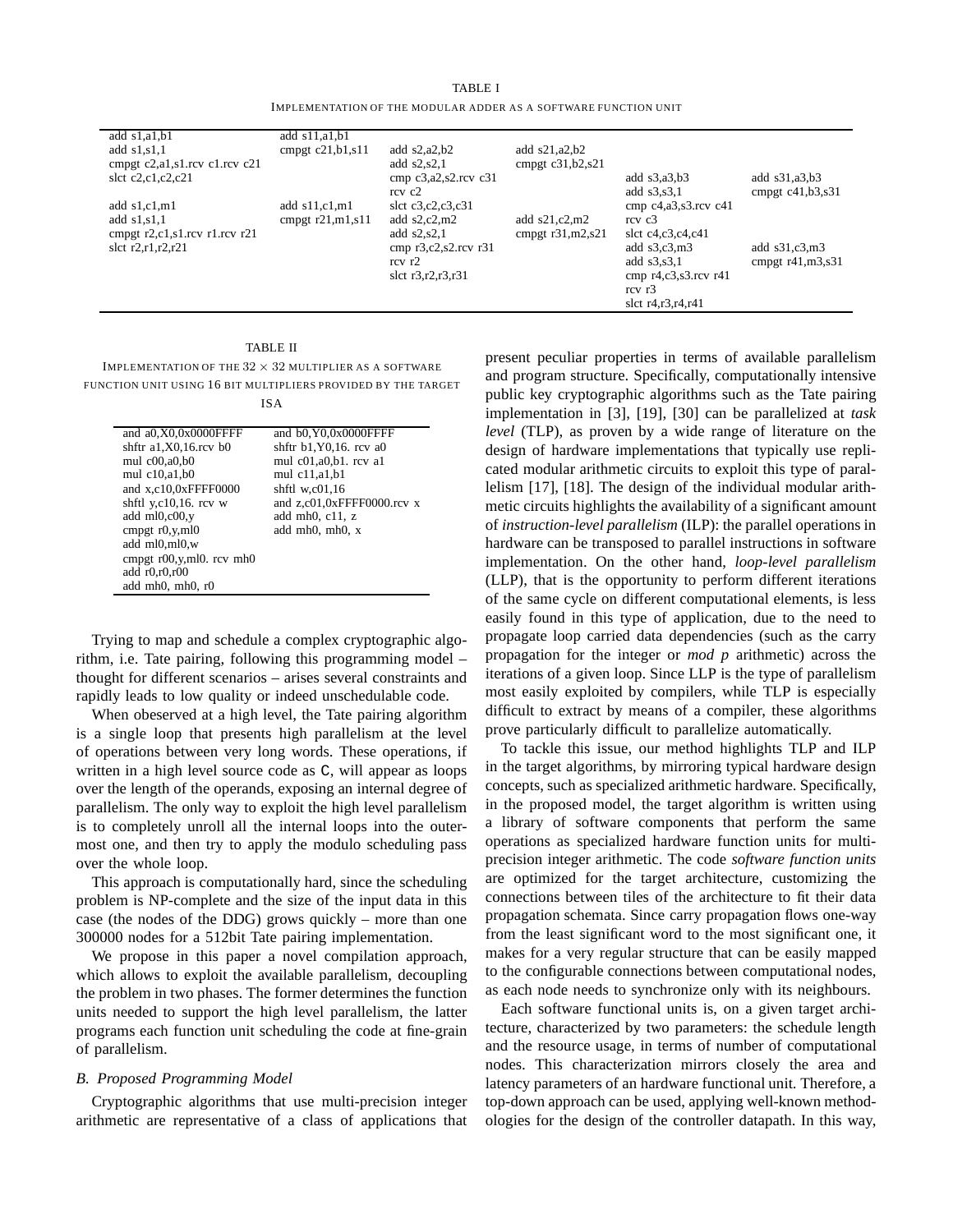the high-level representation of the algorithm is mapped to the software functional units by means of a list-based scheduling algorithm [5].

# *C. Case Study: Modular Arithmetics*

The goal of this Section is to describe the design of a basic multiprecision arithmetic library. The Montgomery multiplier is the main element of any such library. To this end, we need to first develop basic function units such as the modular adder and the word-by-vector multiplication, with the aim of composing them to implement the main loop of the Montgomery multiplier as described in Algorithm III.1.

Table I shows the basic schema for a modular adder. Each column of the table represent the schedule of a single computational node. For each word of the multi-precision operands to add, a pair of nodes is used to speculatively execute both the case with carry and with no carry. The table considers the case of only three words multiprecision operands, but the extension to larger sizes is straightforward.



Fig. 3. Time/space scheduling of a 128-bit modular addition: the darker shaded areas represent the non-modular adder (as described in Table I), while the lighter shaded areas implement the modulo operation

Figure 3 shows how the adder can be further optimized to reduce resource usage: the modular adder unit is shown on the left, while on the right the pipelined operations have been compacted onto 8 computational nodes only, without penalty for the performance. This kind of optimization, while demonstrated only for a 128-bit modular adder, seamlessly scales to larger input sizes, requiring only 8 nodes and  $2n+6$ clock cycles, where  $n$  is the number of words of the input.

Table II provides an implementation of the basic 32 bit multiplier unit using 16 bit multipliers provided in the target architecture. The word-by-vector multiplication is obtained by juxtaposing 32 bit multipliers, followed by a multiprecision (non modular) adder unit that handles carries. This method of obtaining larger units by composing smaller ones is fully developed in the generation of hierarchic software function units: an adder and the word-by-vector multiplier are used to design the Montgomery multiplier.

The Montgomery multiplier is based on the core loop shown in Algorithm III.1, where  $A$  and  $B$  are the input operands, while N is the modulus, w is the size of the word,  $b = 2^w$ and  $N_0'$  is the least significant word of the modular inverse of  $N$ , modulo the Montgomery radix. In this implementation, the number of iterations performed is  $n+2$  to bound the result in the range  $[n, 2n]$  for multiplicands up to  $2n$ . This is achieved by eliminating the final subtraction in the original Montgomery algorithm and, as a consequence, after the inputs are converted in the Montgomery domain, the operations of the high-level algorithm are all performed therein.

| $x \leftarrow 0$                                 |
|--------------------------------------------------|
|                                                  |
| 2 for $i \leftarrow 0$ to $n + 1$ do             |
| if $N'_0x_0 \mod b \neq 0$ then<br>$3^{\circ}$   |
| $x \leftarrow x + tN$<br>$\sim$ 4                |
| $x \leftarrow x \gt\gt w + A_i B$<br>$5^{\circ}$ |
| 6 return $x$                                     |

Note that the composition of the larger function unit takes into account the shape of the scheduled code of the component units: by compacting the pipelined computations, it is possible to achieve a performance gain that would not be possible were the components implemented as functions. C functions either require call mechanisms that enforce a barrier synchronization between the two computation steps, or inline mechanisms that would lead back to the explosion in the nodes number of the dataflow graph.

# *D. High-level Scheduling*

Given the software functional units described in Section III-C, in order to implement a public key cryptographic primitive, we need to encode it in terms of the software functional units. Then, we can explore the possible high-level schedules by means of automatic scheduling tools, such as those presented in [5].

For the Tate pairing algorithm in characteristic  $p$ , Figure 4 shows the dataflow graph of the doubling step of the core loop body. The nodes are arranged so that high-level parallelism is emphatized, following an ASAP scheduling policy with no resource constraints, thereby showing the maximum available parallelism at any given time. The figure highlights the presence of a significant amount of parallelism, making the exploration of performance vs. area tradeoffs worth being conducted.

The typical structure of the Miller's algorithm, upon which the implemented Tate pairing algorithm [27] is based, includes a conditional branch that is only taken when the scan of binary expansion of the scalar  $r$  (see Section I) meets a 1.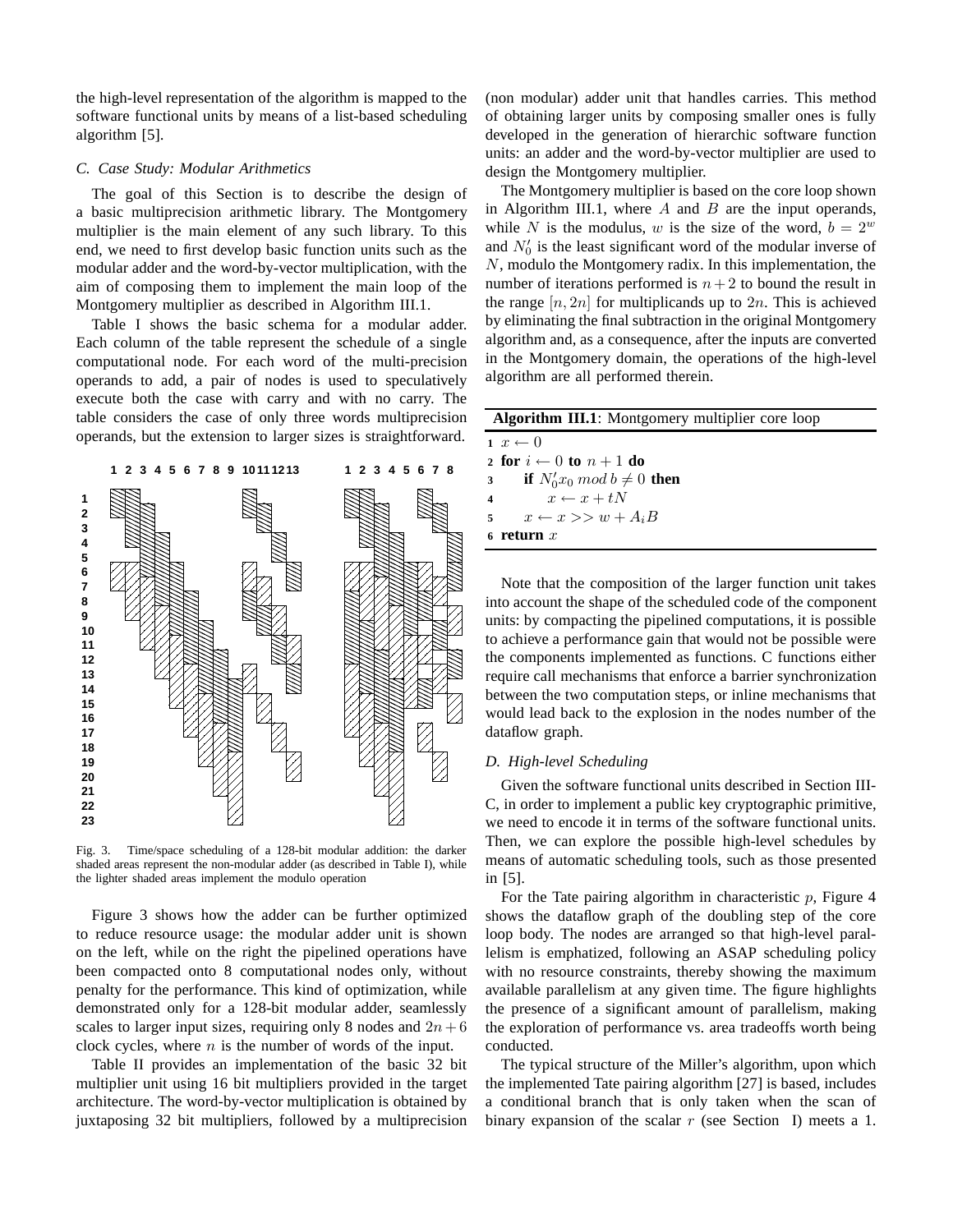

Fig. 4. High-level scheduling of the dataflow graph for the doubling step of the Tate pairing algorithm [27]. < is the modular left shift operator, +/− are the modular adder/subtracter, and ∗ is the Montgomery multiplier

The implementations ensure that the Hamming weight of  $r$ is minimal – in the range of 1 to 10. Since this operation is rarely executed (less than 1% of the iterations), it is handled in a tiled architecture such as DSPfabric by the intervention of the controller processor, which causes the coprocessor control to flow from the main iteration loop to a secondary code that is optimized for the branch execution. The alternative of predicating the branch code is feasible, but the size of the secondary code and the fact that the primary path is much faster (it has no instructions to execute) would cause the predicated code to negatively affect the performance.

### IV. EXPERIMENTAL RESULTS

In this Section we provide experimental evidence to support the effectiveness of the proposed approach. First, we gauge the complexity of the software function units in terms of both area (that is, number of CPUs) and latency. Table III summarizes the complexity data for the simpler units, while Tables IV and V show the complexity of two different implementations of the Montgomery multiplier. Analytically, these data can be derived from Equations 1 and 2, where Equation 1 represents the basic version of the Montgomery multiplier, while Equation 2 refers to the area-optimized version of the same unit that splits the  $A_iB$  word-by-vector multiplication in Algorithm III.1 to execute it in parallel with  $tN$  and the

TABLE III COMPLEXITY OF SOFTWARE IMPLEMENTATIONS OF FINITE FIELD OPERATIONS IN TERMS OF NUMBER OF INPUT WORDS  $n = \lceil \log_2 m \rceil / w$ 

| Finite Field Operations | Clock Cycles   | # of CPUs |
|-------------------------|----------------|-----------|
| $x \pm y \mod m$        | $2n+6$         |           |
| $x \cdot y \mod m$      | $(n+1)(2n+19)$ | 2n        |
| $x \ll z \mod m$        | $2n+2$         |           |

subsequent addition, to reduce the number of processors used.

$$
T = (n+2)\left(\frac{52n}{cpu} + (2n+1) + 5\right)
$$
  
8 \le cpu \le 4n (1)

$$
T = (n+2) \left( \frac{26n}{cpu} + max \left\{ \frac{26n}{cpu}, (2n+1) \right\} + 5 \right) (2) 16 \le cpu \le 2n
$$

In these equations,  $n$  is the number of input words, while  $cpu$ is the total number of nodes in the tiled architecture.

In order to evaluate the effectiveness of the high-level scheduling, we perform a multiobjective exploration of the design space defined by the architectural parameters, that is the number of Montgomery multipliers, modular adders and shifters available in the system, as well as the implementation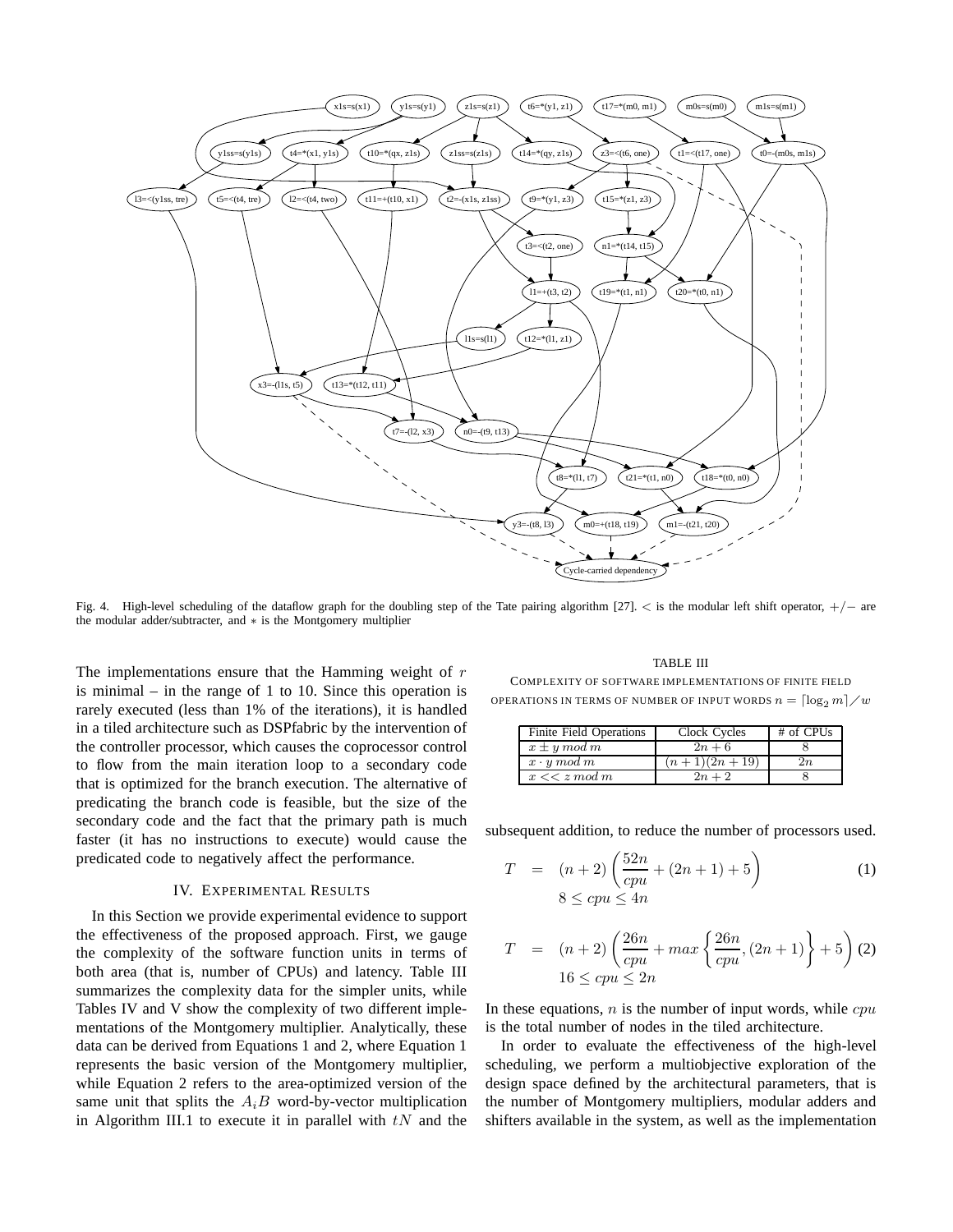#### TABLE IV

EXECUTION TIME AND TIME/AREA PRODUCT FOR THE SOFTWARE IMPLEMENTATION OF THE MONTGOMERY MULTIPLIER AS A FUNCTION OF INPUT WORDS AND NUMBER OF EMPLOYED CPUS

| Input    | Number  | Time  | Time $\times$ Area  |
|----------|---------|-------|---------------------|
| size $n$ | of CPUs | [clk] | [clk $\times$ #CPU] |
| 4        | 8       | 200   | 1600                |
| 4        | 16      | 135   | 2160                |
| 6        | 8       | 399   | 3192                |
| 6        | 16      | 259   | 4144                |
| 8        | 8       | 666   | 5328                |
| 8        | 16      | 432   | 6912                |
| 8        | 32      | 315   | 10080               |
| 16       | 8       | 2414  | 19312               |
| 16       | 16      | 1530  | 24480               |
| 16       | 32      | 1088  | 34816               |
| 16       | 64      | 867   | 55488               |

#### TABLE V

EXECUTION TIME AND TIME/AREA PRODUCT FOR THE SOFTWARE IMPLEMENTATION OF THE MONTGOMERY MULTIPLIER USING HIGH LEVEL PARALLELIZATION, AS A FUNCTION OF INPUT WORDS AND NUMBER OF EMPLOYED CPUS

| Input    | Number  | Time  | Time $\times$ Area  |
|----------|---------|-------|---------------------|
| size $n$ | of CPUs | [clk] | $[clk \times #CPU]$ |
|          | 16      | 315   | 5040                |
| 16       | 16      | 1088  | 17408               |
| 16       | -32     | 367   | 27744               |

of the Montgomery multipliers employed, as described in Tables IV and V.

Figure 5 sketches the Pareto frontier for the multiobjective exploration problem of finding the best configurations in terms of both area and latency.

The notion of Pareto optimality, states that a solution is optimal if it is impossible to find a solution which improves on one or more of the objectives without worsening any of them. If one solution is better in one objective than another solution and not worse in any other objectives, the latter is dominated by the former, which is always preferred. This set of solutions is called the Pareto frontier and is guaranteed



Fig. 5. Pareto frontier for the area/latency tradeoff as a multiobjective goal function

to contain all optimal solutions, whatever way the individual objectives are weighted relative to each other. To put it in other words: the Pareto frontier exactly captures the available trade-offs between the different objectives.

Note that the Pareto frontier shown in Figure 5 gives a set of possible solutions. Then, time or area constraints should be applied to select the best solution. If no constraint is specified, then it is possible to observe that the optimum point using a time  $\times$  area figure of merit is the architecture with 4 Montgomery multipliers, each implemented on 16 nodes, plus one shifter and one adder, which needs just over 1 million cycles to perform the entire pairing primitive.

However, if the goal is to optimize time, then, by employing large hardware resources, it is possible to cut down the execution times by 30%. On the other hand, if a compact device (e.g., 48 CPUs) is required, there is slowdown by a factor of 2 with respect to the time  $\times$  area optimum.

The exploration also allows to better evaluate the implementations of the individual units. In our case, it shows that the 16 CPUs Montgomery multiplier implementation is superior to the equivalent implementations on 32 or 8 CPUs.

Comparing our approach with FPGA competitors is difficult, since related works [17], [25] are based on different arithmetic, while the current trend is to employ *mod p*-based cryptosystems (see Section I). Moreover, while for processors is it possible to obtain area estimates, the measurement of the physical area of FPGA implementations is widely dependent on CLB interconnection and pin layout. Therefore, the CLB count of an FPGA implementation gives no clue on the actual area occupied by the design. For the proposed implementation, coprocessors based on DSPfabric size at a 7 mm<sup>2</sup> die for 64 nodes, which is a mean figure with respect to the range of possibilities illustrated in the experimental evaluation.

On the other hand, a comparison can be given with a highend embedded processor such as the 32-bit StrongARM, which is reported to execute the same pairing computation in over 60 million cycles [27].

With respect to competitor technologies, tiled architectures using the proposed methodology give the following advantages: smooth scalability (tiled architecture provide excellent scalability properties w.r.t. standard VLIW or superscalar architectures); quick development cycle (almost as fast as software development).

### V. CONCLUDING REMARKS

In this paper, we propose a novel programming model for tiled architectures, suitable for computationally intensive public key cryptographic applications.

Our proposal is supported by a case study on the DSPfabric reconfigurable tiled architecture, focusing on the implementation of the Tate pairing primitive, which is at the core of all identity based cryptographic protocols.

Results prove that large amounts of parallelism can be extracted and exploited, yielding speedups of one order of magnitude with respect to state of the art software implementations.